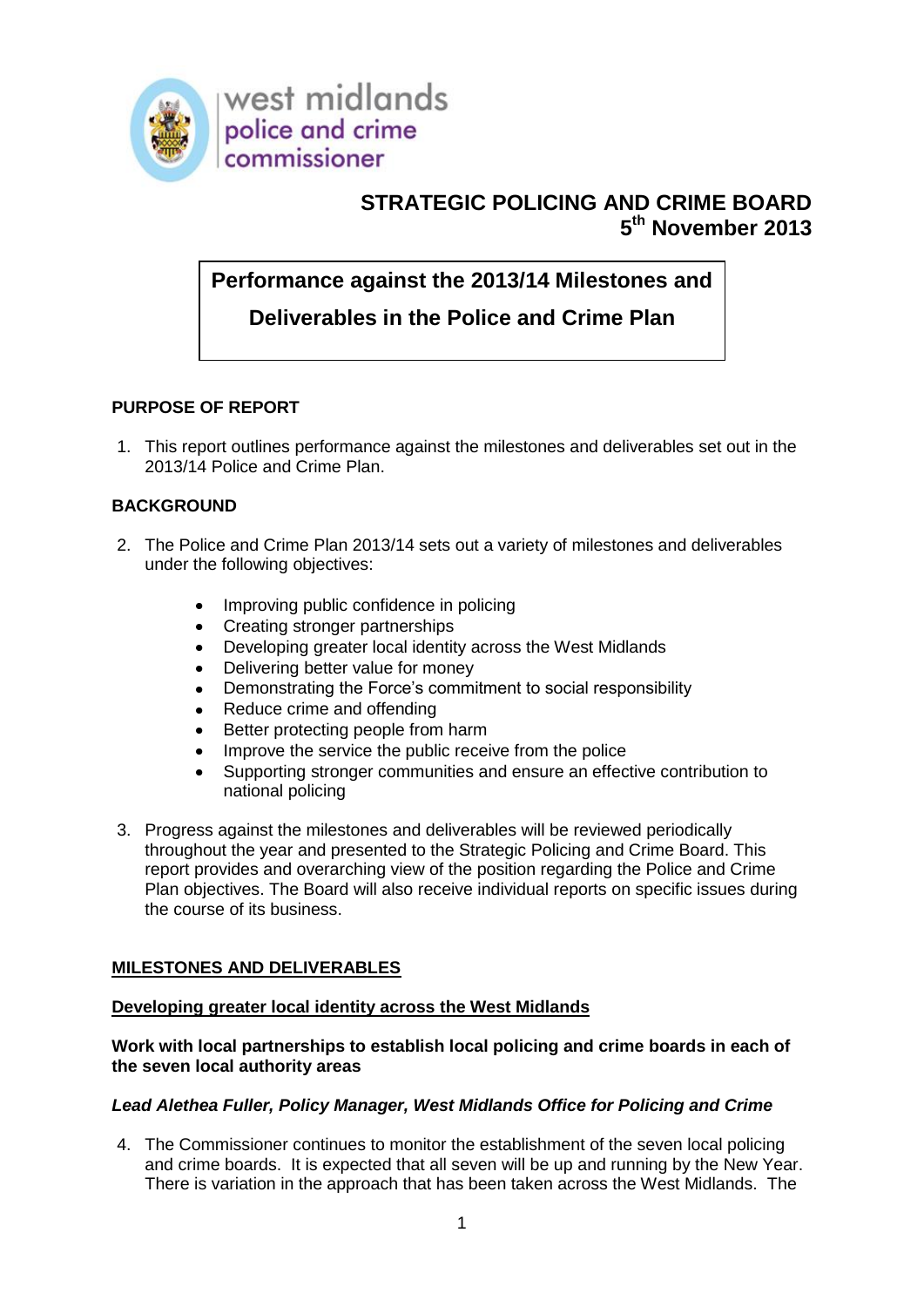models vary from the local policing and crime board being constituted to also act as the statutory community safety partnership to structures which have overlap in membership between a local board and a retained executive decision making community safety partnership.

- 5. In the transition to the new boards the seven community safety partnerships continue their work to develop the statutorily required community safety assessments which will form the basis of local police and crime plans. The Commissioner has invited all members of the partnerships to a Partnership Summit to be held on 29 November 2013 when the partnerships are expected to put forward the emerging local priorities. This is viewed as essential by the Commissioner to ensure that he meets his manifesto commitment of ensuring that his Police and Crime Plan builds from local priorities.
- 6. The seven statutory partnerships have also worked together to make a bid for funding from the Commissioner's £350,000 invest to save fund identified in this year's budget. The Commissioner has made an award of £40,000 for a project, to be led by Wolverhampton Community Safety Partnership, to conduct research into Domestic Homicide Reviews.

# **Demonstrating the Force's commitment to social responsibility**

# **Consult on the procurement strategy to influence the economic well-being of the area**

#### *Lead Mike Williams, Chief Financial Officer, West Midlands Office for Policing and Crime*

7. The Strategic Policing and Crime Board gave consideration to the context for a procurement strategy at its meeting in September 2013. The Commissioner intends to work with the Police and Crime Panel to benefit from their consideration of a proposed strategy in advance of further consultation. The Panel will be considering this issue when it meets on 29 November 2013. The Panel hope to include a number of stakeholders in their discussion.

#### **Increase the involvement and work with voluntary, third sector and community partnerships in priority areas helping to keep crime down**

#### *Lead for West Midlands Office for Policing and Crime, Alethea Fuller, Policy Manager and Lead for West Midlands Police, ACC Forsyth*

- 8. The Commissioner has held further summits since this objective was last reported upon. The agenda in which this item is being considered includes draft action plans from Safeguarding and Stop and Search Summits.
- 9. The local policing and crime boards, referred to earlier in this report, are also intended to enhance involvement through the Commissioner's expectation that such boards are community lead and include representatives from the sectors to which this deliverable relates. To date, as the boards are still in their early days of establishment, they have had limited involvement with the work of the voluntary and third sector.
- 10. The Deputy Police and Crime Commissioner has held the first of, what is likely to be, an ongoing Women's Forum. A number of voluntary and third sector bodies were represented at this event and demonstrated a keenness to work with the Commissioner. In addition, Cath Hannon, Non-Executive Board member has been working with a number of groups from the voluntary and third sector in connection with her role as the victims' leave for the Commissioner.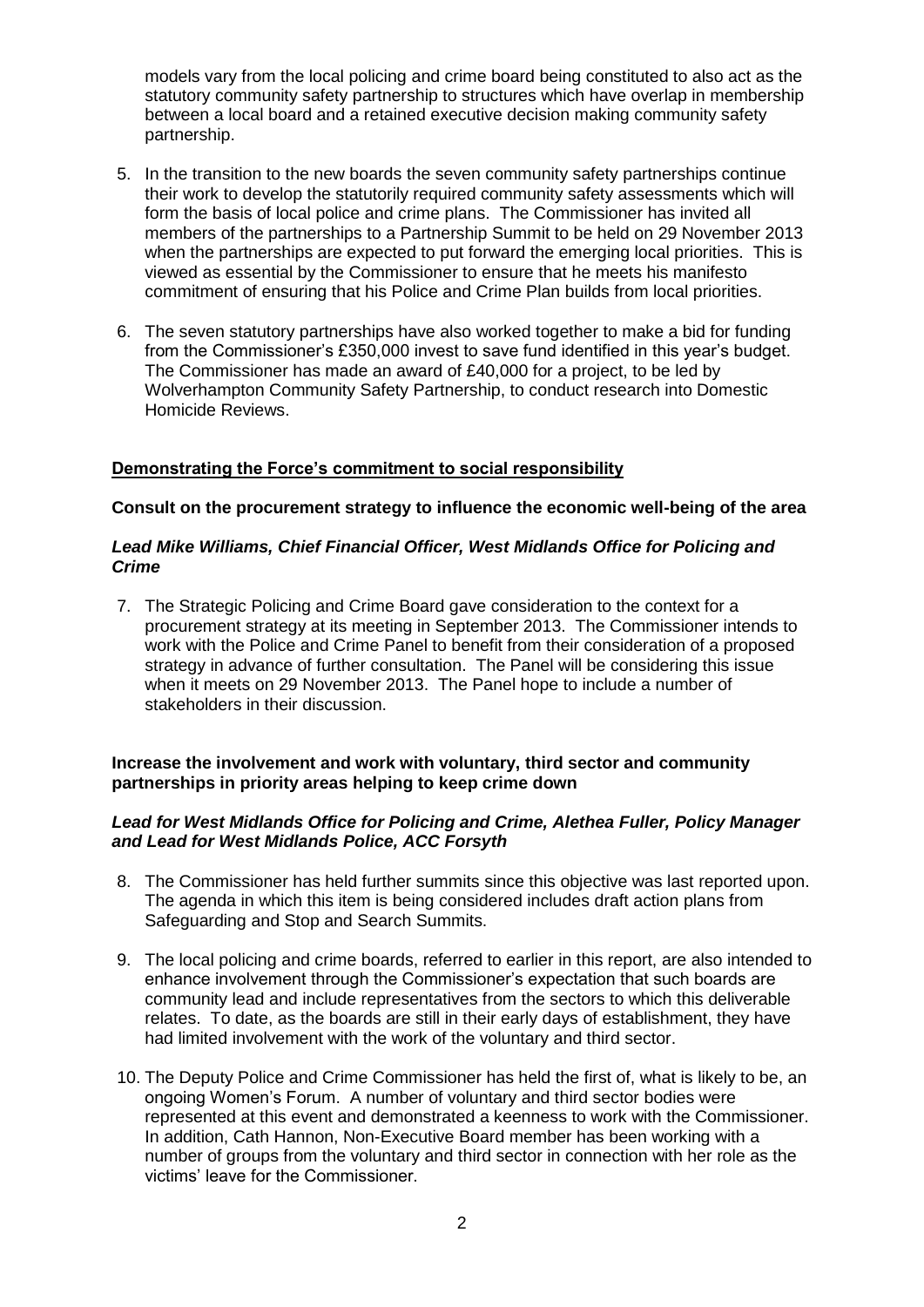#### **Reduce crime and offending Reduce burglary by 8 per cent Reduce overall crime by 5 per cent Reduce violent crime where injury is caused by 8 per cent Reduce crime in high crime priority areas by 7 per cent**

# *Leads ACC Forsyth and ACC Rowe*

11. As at  $17<sup>th</sup>$  October 2013, the performance position is as shown in the following table.

| Briefing Date: 17 October 2013                                                                            |         |         |            |         |             |
|-----------------------------------------------------------------------------------------------------------|---------|---------|------------|---------|-------------|
| <b>Force Objectives</b>                                                                                   | 2012/13 | 2013/14 | Difference | M'stone | Performance |
| Reduce Total Recorded Crime DW<br>$-$ chart $\overline{\mathbf{v}}$ $-$ breakdown $\overline{\mathbf{v}}$ | 93,614  | 95,882  | 2.268      | $-5%$   | 2.5 %       |
| Reduce Burglary Dwelling DW<br>$-$ chart $\overline{\mathbf{v}}$ $-$ breakdown $\overline{\mathbf{v}}$    | 6,777   | 6.632   | $-145$     | $-8%$   | $-2.1%$     |
| Reduce Violence With Injury DW<br>$-$ chart $\overline{\mathbf{v}}$ $-$ breakdown $\overline{\mathbf{v}}$ | 9.918   | 10.763  | 845        | $-8%$   | 8.6%        |
| Reduce Business Crime DW                                                                                  | 18.437  | 19.207  | 770        | $-6%$   | 4.2%        |

- 12. Total Recorded Crime (TRC) is 2.5% higher year to date than in 2012. Monthly levels are stable, with September recording exactly the average. Opportunities to see percentage reductions will come in October and November which were shown as higher months last year.
- 13. Seasonally, serious acquisitive crime and criminal damage increase to above average in Autumn, particularly in October.
- 14. YTD 50% of TRC is made up of ABH assaults, theft from motor vehicle, theft shops and stalls (TSS), theft other, BDH and criminal damage vehicle (CDV).
- 15. Theft other, BDH and CDV are all seeing a YTD reduction from 2012/13.
- 16. In the **Priority Areas** overall Total Recorded Crime is up by 5.1% YTD. Almost a quarter of crime in the priority areas is ABH assaults and theft shops and stalls which explains the overall percentage increase YTD. The crime performance of all priority areas is captured on the performance portal and discussed at the Priority Area Programme Board chaired by ACC Forsyth.
- 17. **Burglary Dwelling (BDH)** is currently 3.1% less than the same period in 2012/13. September was the  $8<sup>th</sup>$  consecutive month below average, bringing about a significant step change down in average monthly levels. There are now 200 fewer burglary dwellings per month than this time last year.

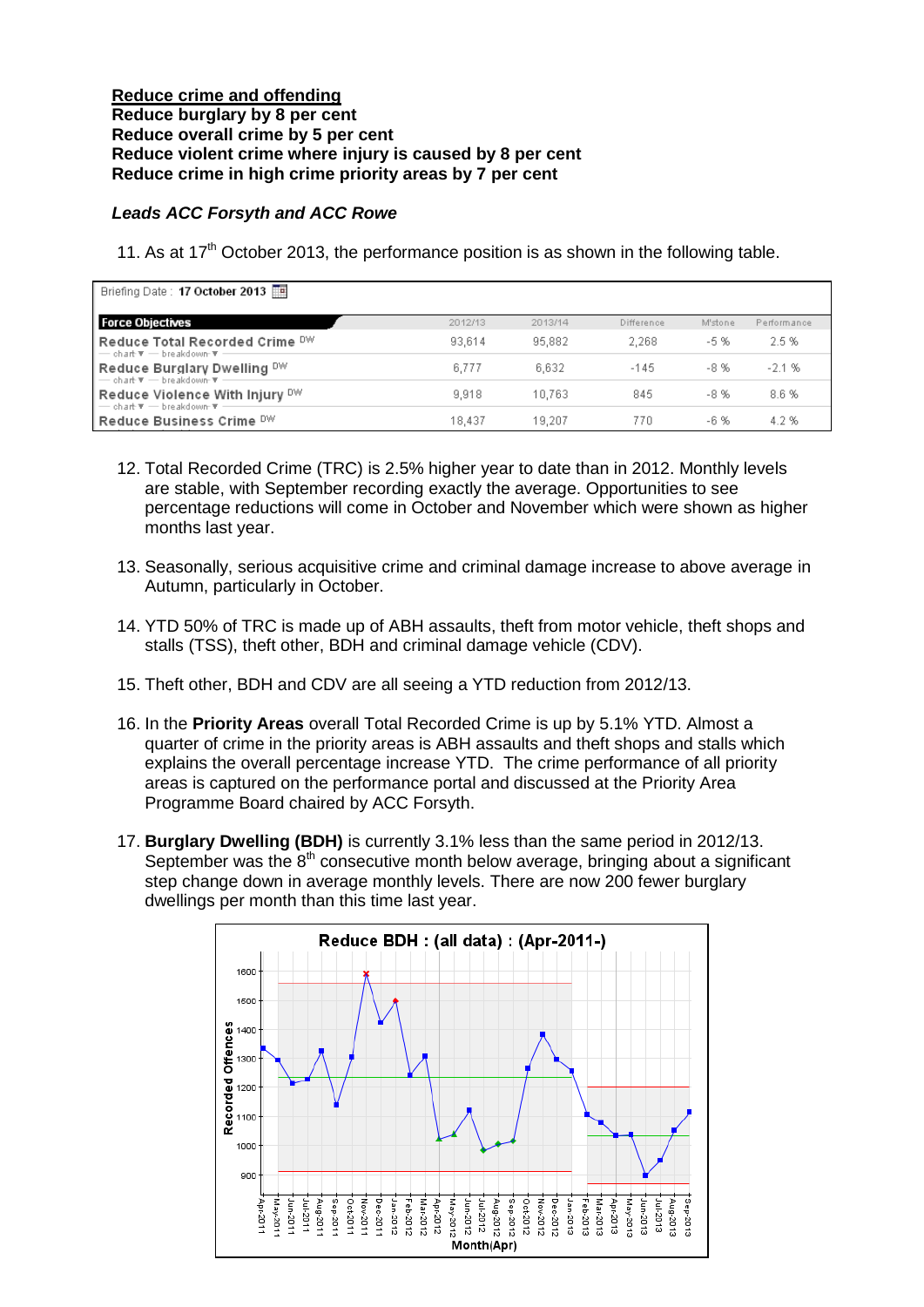- 18. BDH can be expected to rise to well above average in October and November as it moves into its seasonal peak time. BDH will be monitored as a tactical priority of the Force.
- 19. **Business Crime** has seen an increase of 4.2% YTD, however, this is not significant and monthly levels are stable.
- 20. TSS accounts for more than one in four business crimes. The offence is +25% YTD and the reasons for this were highlighted in the last paper. Since the significant step change up in monthly levels from November last year, offending is now stable at the new process average.
- 21. A business crime update from ACC Rowe can be found in Appendix 1

# **Violence With Injury (VWI)**

- 22. A VWI update from ACC Rowe can be found in Appendix 2.
- 23. 2013/14 year to date VWI is 9% (872 offences) higher than in 2012/13.
- 24. After a significant spike in July, VWI has now regressed back to average levels.



25. When compared nationally, WMP's VWI volume generally follows the same seasonal pattern. Total national figures also show a similar higher volume in July this year, although, not the YTD percentage increase.

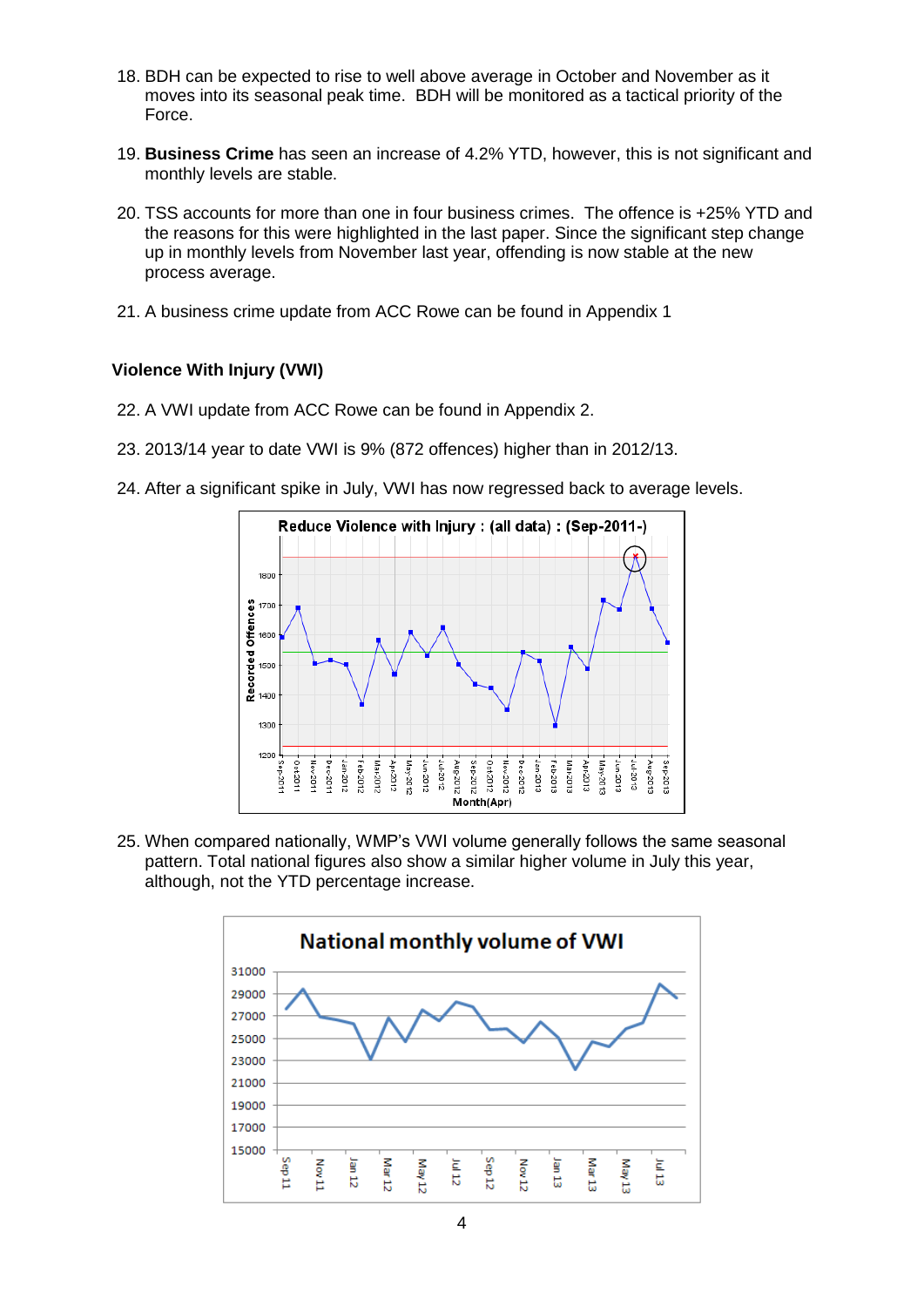- 26. Compared to the force's most similar group in iQuanta, WMP has the most VWI crimes per 1,000 residents.
- 27. The apparent percentage increase YTD in WMP violence with injury can firstly be attributed to a higher proportion of crimes that are domestic violence. In recent years an average of 30% of violence with injury has a domestic element to it and year to date in 2013/14 it has risen to 35%. The domestic violence task and finish group have aimed to increase the levels of VWI reporting this year and combined with press campaigns have led to increases in domestic related reporting and recording.
- 28. Levels of violence with injury over the summer are likely to have been adversely affected by the hot weather. Extensive research<sup>1</sup> shows that violent behaviour increases in hotter temperatures with varying theories about aggressive behaviour caused by heat aggravation, victims and offenders simply brought outside into the same locations and alcohol consumption.
- 29. Monthly knife crime<sup>2</sup> levels are stable and are within normal limits with around an average of 130 offences a month. Knife related crime as a proportion of VWI is around 4% and has not changed significantly in recent months.



- 30. The solve and resolve rate for VWI is 42.5% YTD, this is slightly lower than the same period in 2012/13 when it was 45.4%.
- 31. The table below shows **solved and resolved rates** for key offence types, as at 17th October. The solved and resolved rates are similar to last year when there were milestones regarding this in the policing plan. Vehicle crime continues to have the lowest detection rate of 8%.

| <b>Being Productive And Efficient</b>                                                                                                                                                                 | Recorded | Detected |                          | Milestone Performance |
|-------------------------------------------------------------------------------------------------------------------------------------------------------------------------------------------------------|----------|----------|--------------------------|-----------------------|
| Detect Burglary Dwelling DW<br>- chart $\overline{\mathbf{v}}$ - breakdown by area $\overline{\mathbf{v}}$ - breakdown by clear-up $\overline{\mathbf{v}}$ -                                          | 6,676    | 946      | $\overline{\phantom{a}}$ | 14.2%                 |
| Detect Most Serious Violence DW<br>$\rightarrow$ chart $\overline{\mathbf{v}}$ $\rightarrow$ breakdown by area $\overline{\mathbf{v}}$ $\rightarrow$ breakdown by clear-up- $\overline{\mathbf{v}}$ . | 1.496    | 651      | $\overline{\phantom{a}}$ | 43.5%                 |
| Detect Robbery DW<br>- chart $\overline{\mathbf{v}}$ - breakdown by area $\overline{\mathbf{v}}$ - breakdown by clear-up $\overline{\mathbf{v}}$ -                                                    | 2,883    | 746      | $\overline{\phantom{a}}$ | 25.9%                 |
| Detect Vehicle Crime DW<br>- chart $\Psi$ - breakdown by area $\Psi$ - breakdown by clear-up $\Psi$ .                                                                                                 | 12,080   | 955      | $\overline{\phantom{a}}$ | 7.9%                  |
| Detect Serious Sexual Offences DW                                                                                                                                                                     | 1,248    | 375      | $\overline{\phantom{a}}$ | 30 %                  |
| - chart $\overline{\mathbf{v}}$ - breakdown by area $\overline{\mathbf{v}}$ - breakdown by clear-up $\overline{\mathbf{v}}$ -<br>Detect Hate Crime DW                                                 | 1.750    | 630      | $\overline{\phantom{a}}$ | 36 %                  |
| - chart $\overline{\mathbf{v}}$ - breakdown by area $\overline{\mathbf{v}}$ - breakdown by clear-up- $\overline{\mathbf{v}}$ .                                                                        |          |          |                          |                       |

 $\overline{a}$ <sup>1</sup> **Quantifying the Influence of Climate on Human Conflict**

**Hsiang, S.M.**, M. Burke, E. Miguel, *Science* (2013) 10.1126/science.1235367

<sup>2</sup> ADR 160. Use knife to cause injury or threat.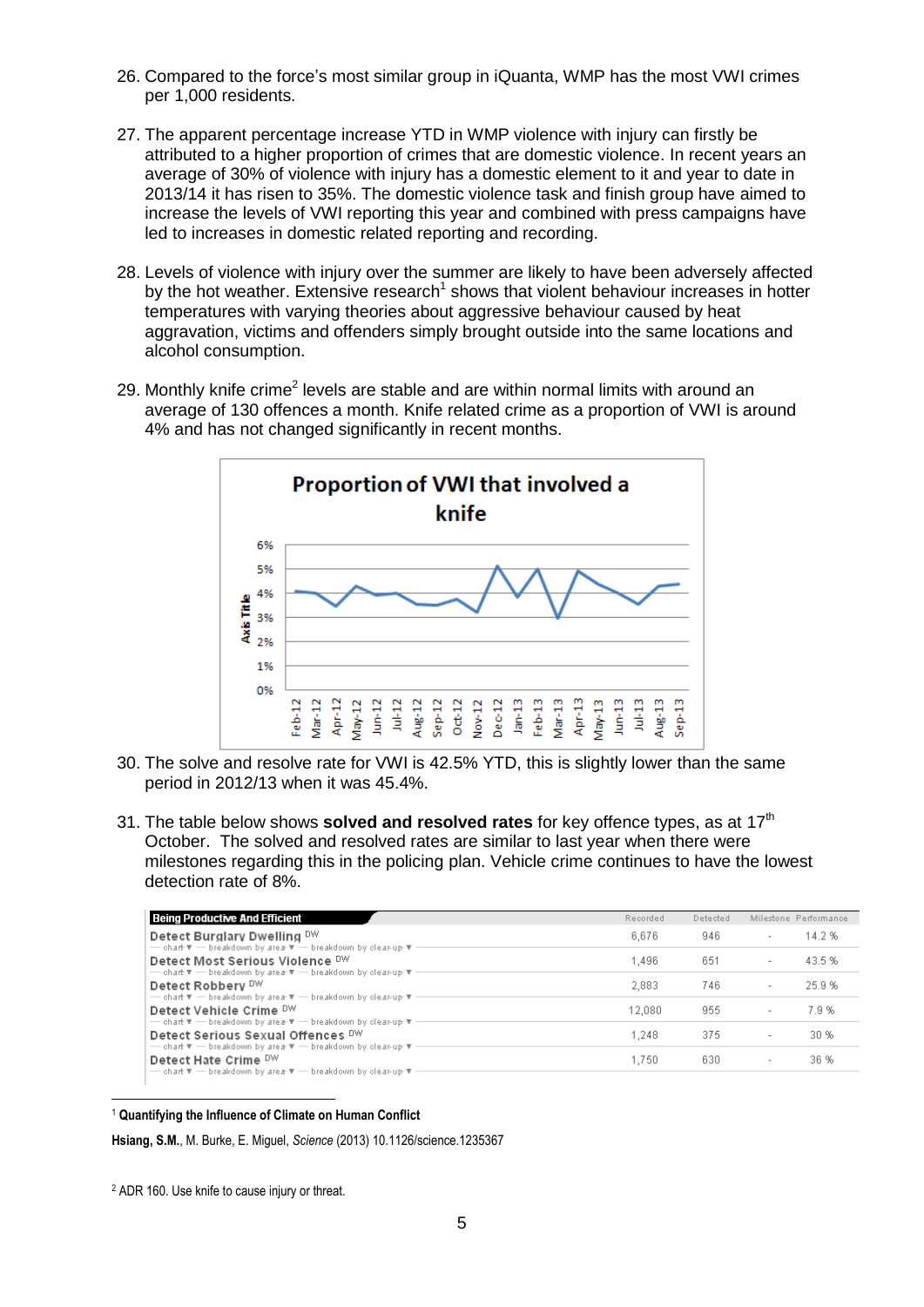**Increase satisfaction with services provided relating to crimes Increase satisfaction with services provided relating to ASB**

# *Lead ACC Forsyth*

|                                                                                                                          | M'stone<br>(top two tiers) | Performance<br>(top two tiers) | Variance<br>(top two tiers) | M'stone | Performance | Variance |
|--------------------------------------------------------------------------------------------------------------------------|----------------------------|--------------------------------|-----------------------------|---------|-------------|----------|
| $-$ channer $-$ preakqueent $\tau$<br>Customer satisfaction with service - crime CC<br>├── chart 〒 ── breakdown- 〒 -     | 70 %                       | 68.4 %                         | . 6                         | 88 %    | 85.2%       | 2.8      |
| Customer satisfaction with service - ASB CC<br>$-$ chart $\overline{\mathbf{v}}$ $-$ breakdown $\overline{\mathbf{v}}$ . | 60 %                       | 60.9%                          | J.Y.                        | 80 %    | 78.2 %      | r.8      |

32. At the end of September, there has been a slight drop in the rolling 12 month **ASB**  satisfaction milestone from 79.1% to 78.2%. September alone was 71.0% but initial thoughts are that this is likely to be an anomaly.



33. Victim satisfaction where a crime is reported is on a downward trajectory, with the last five months falling below average. At 79.9% September's satisfaction was possibly the lowest ever and the 12 month average trend is downwards.

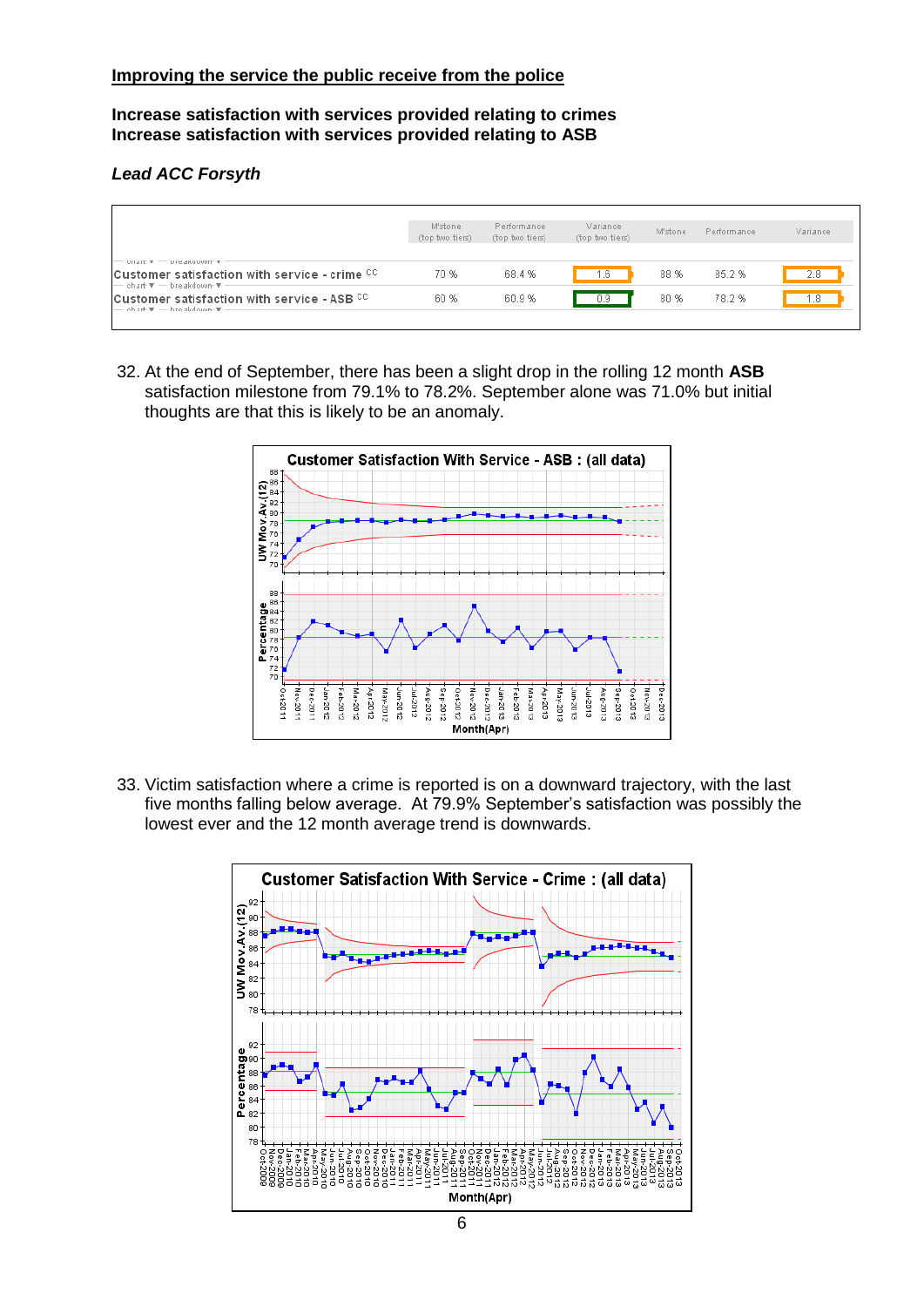# **FINANCIAL IMPLICATIONS**

34. The delivery of the plan will be met through use of the Commissioner's budget. This is detailed in the report presented to the Police and Crime Panel on  $6<sup>th</sup>$  February 2013 which covered the revenue and capital budgets and proposals for the precept for 2013- 14.

# **LEGAL IMPLICATIONS**

35. The legal requirements for a Police and Crime Plan are set out in the Police Reform and Social Responsibility Act 2011.

#### **RECOMMENDATIONS**

36. The Board is asked to note the contents of this report.

# **AUTHORS**

West Midlands Police, Chief Constable, **Chris Sims** West Midlands Office for Policing and Crime, Chief Executive, **Jacky Courtney**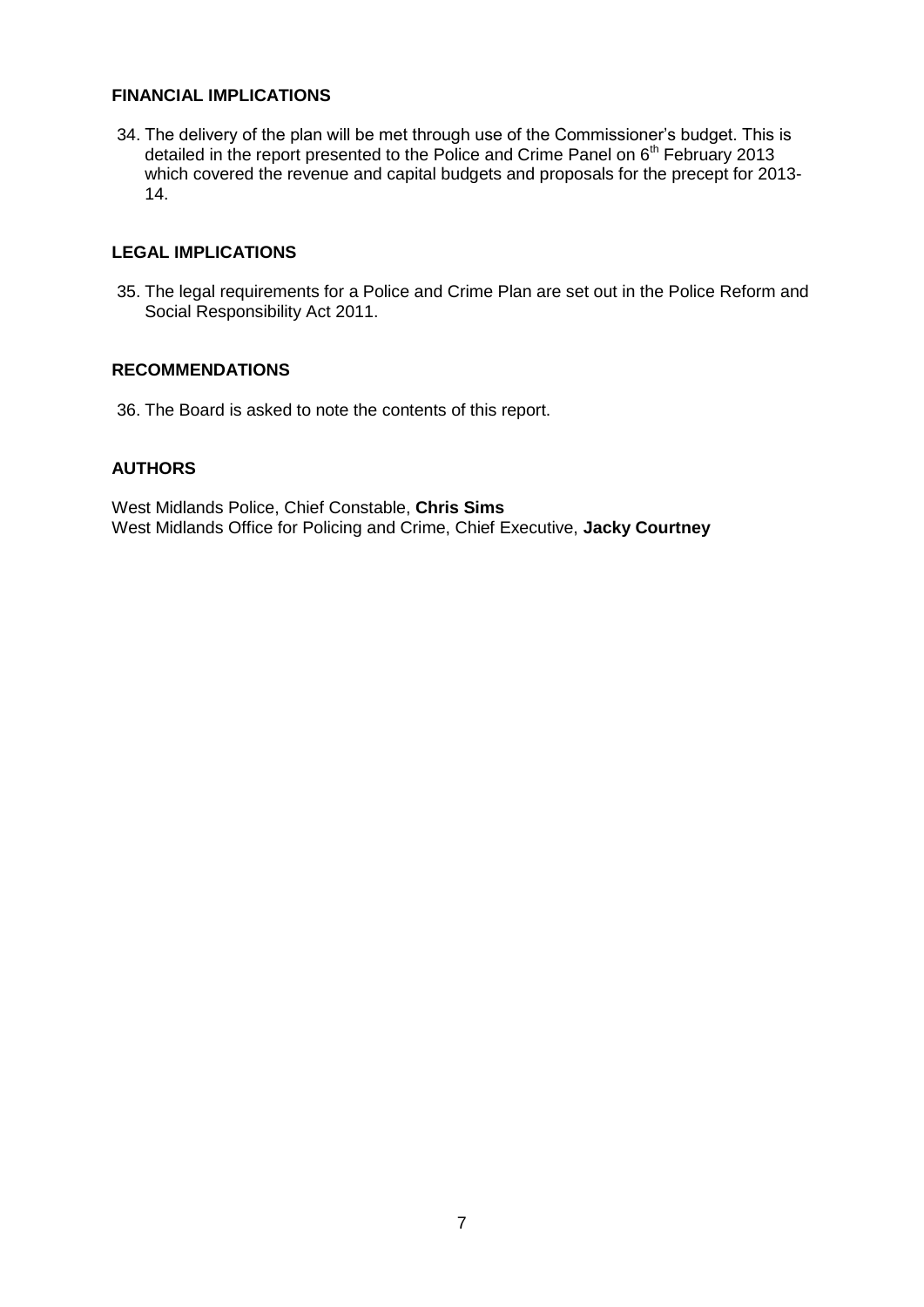#### **Appendix 1. Business Crime Headlines from national business crime meeting held 10th October 2013.**

- a) Three key strategic areas of national focus being developed by ACPO national lead for business crime DCC Sue Fish – agreeing common definition of business crime; tagging on police systems, and developing consistent partnership approaches and standards.
- b) Retail crime = focus of presentations. Supt. Keith Fraser as WMP lead for retail crime updated and connecting into Professor Joshua Bamfield (Centre for Retail research), and, Guy Douglas (Association of Town Centre Managers).
- c) National intelligence network being developed A/DI Alex Pritchard nominated by T/Chief Supt Graham as WMP link.
- d) Evidence based practice being developed based on concept of 'primary authority' this is where a force will lead on developing relationships with key national retailers to shape and influence policy and practice. Nottinghamshire Police and the Co-Op are developing the initial concept and once tested consideration will be given to developing further.
- e) DCC Fish working with City of London Police on developing approaches to action fraud and cyber crime.
- f) Question posed about detail in anti-social behaviour, crime and policing bill proposing to make low-value shoplifting a summary only offence. DCC Fish has already fedback concerns on this to the Home Office in terms of impact on offender management. Her feedback has been received favourably.

# **Key West Midlands Police developments.**

Focus remains on retail crime (Operation Simul) led by Superintendent Keith Fraser.

- a) Supt. Keith Fraser and regional security manager for Asda presented focus on reducing the harm caused by retail crime to LPU commanders on 7th October.
- b) Supt. Keith Fraser is organising an event on 13<sup>th</sup> November to bring together heads of community safety, business crime partnership leads, top ten retailers, police colleagues and representatives from PCC's office to agree a common approach to retail crime which meets local need and dovetails into the national direction.
- c) Supt. Keith Fraser is presenting at strategic tasking on  $20<sup>th</sup>$  November.

# **Engagement.**

- a) Joint PCC/WMP events start in Coventry with a further event in the Black Country.
- b) Online newsletter to be launched this week.
- c) Initial discussions between DCC and Local Enterprise Partnership (LEP) representatives now taken place. Chief Supt Bourner to follow up high levels of engagement and interest to develop further with Black Country Consortium (Sarah Middleton) on Wednesday, 23<sup>rd</sup> October.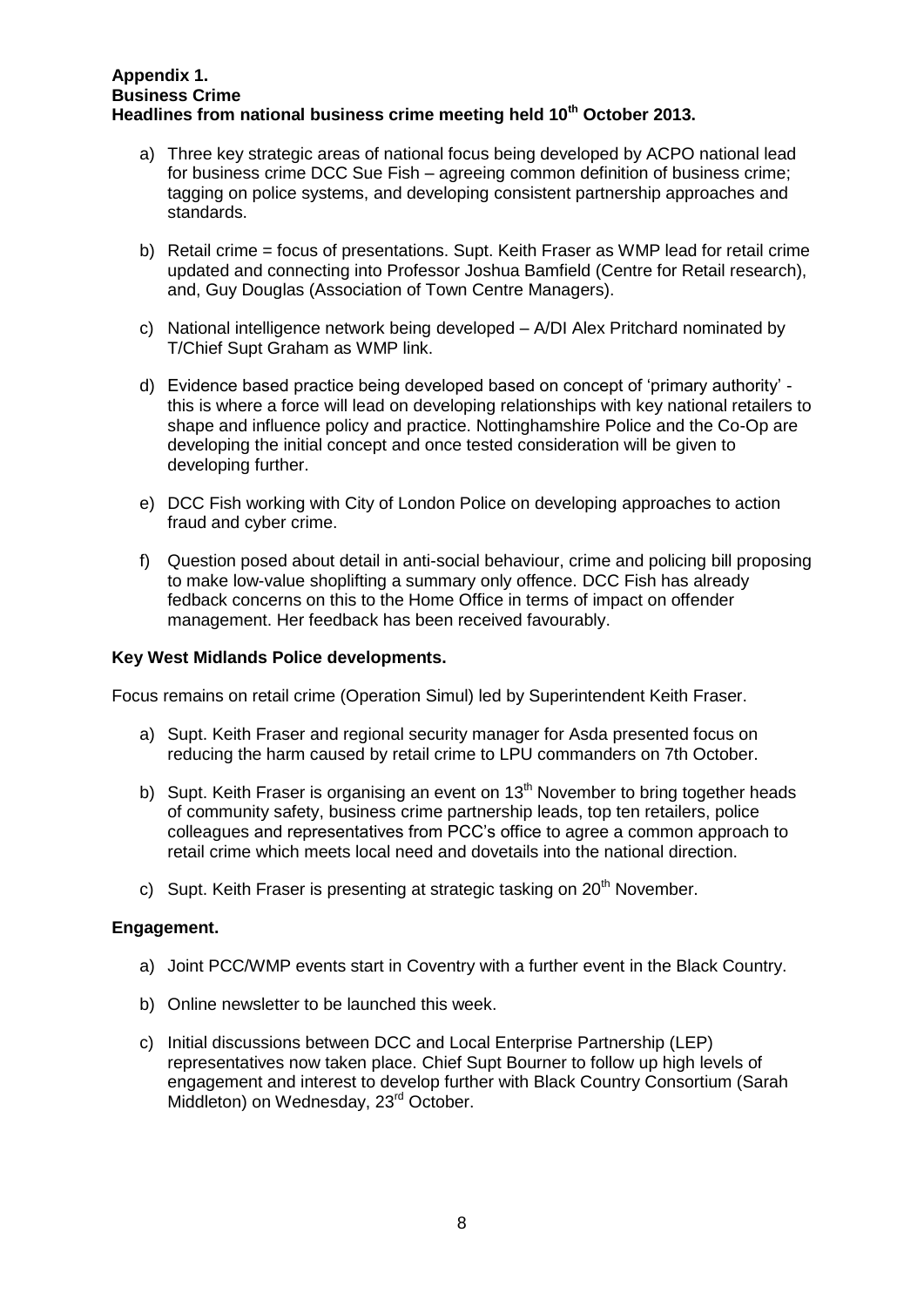#### **Appendix 2 Violence with Injury**

Firstly it is useful context to point out that this year's performance was always going to be particularly challenging, primarily for two reasons:

- 1. It has been widely discussed that performance last year was the lowest on record. There were some key factors in terms of weather and the Olympics that made figures a little lower than expected. Therefore between performance years there is a small rise in VWI. If we take a slightly longer term look, VWI is still at historically low levels and that this year offences are below those in 2011/12 and every other previous year.
- 2. The domestic violence task and finish group has very deliberately aimed to increase the levels of VWI reporting this year. This is clearly the right thing to do, as victims are given a better quality of service, and previously unknown offenders are targetted. It has resulted in increases in reporting in this volume area increasing overall recorded VWI offences.

In addition to the above, the following activities are taking place in the drive to reduce violent crime:

- $\bullet$ Knife crime has seen a 65% reduction in the last decade and continues to fall year on year. There is a lot of work going on in this area, primarily aimed at educating young people around the risks of carrying knives. This has been delivered to 45,000 young people in the last 3 years. In addition, we are working alongside Crimestoppers and the Prince's Trust to roll out the use of the Fearless website, which carries messages around the use of knives amongst young people. We are also working with trading standards around enforcement of legislation restricting knife sales, and regularly use knife arches in police hot-spot areas.
- Offender management is clearly having a significant impact upon acquisitive crime, with  $\bullet$ all seven WMP Local Authority areas featuring in the top 21 areas in the country for reducing re-offending. Detective Superintendent Payne is working to influence the development of the next phase of offender management to include VWI offenders. Offender Management is in place with regards to the most serious violent offenders in the form of Multi-Agency Public Protection Arrangements (MAPPA) and work is ongoing with the strategic MAPPA board to maximise the effectiveness of the process. Several LPUs are already utilising current Offender Managers to target the most significant of VWI offenders.
- Violent hotspot areas for West Midlands are predominately in city centres with  $\bullet$ Birmingham contributing the most offences. Priority Areas also feature. Analysis shows that 39% of offences have alcohol related indicators.
- Young people are over represented and are more likely to offend or be a victim at the  $\bullet$ weekend. Alcohol plays a large part in offences with young people visiting the vibrant night time economies of the city centres.
- Although it is perceived that there would be high gang involvement only a small number  $\bullet$ of defendants and victims were found to be a gang member. Where there is gang involvement a weapon is used in more incidents than offences of no gang involvement.
- Domestic Violence accounts for 35% of all VWI, and there is extensive work going on in  $\bullet$ this area, led by Det Supt Cowley and also under Operation Sentinel led by DCI Kath Davis.